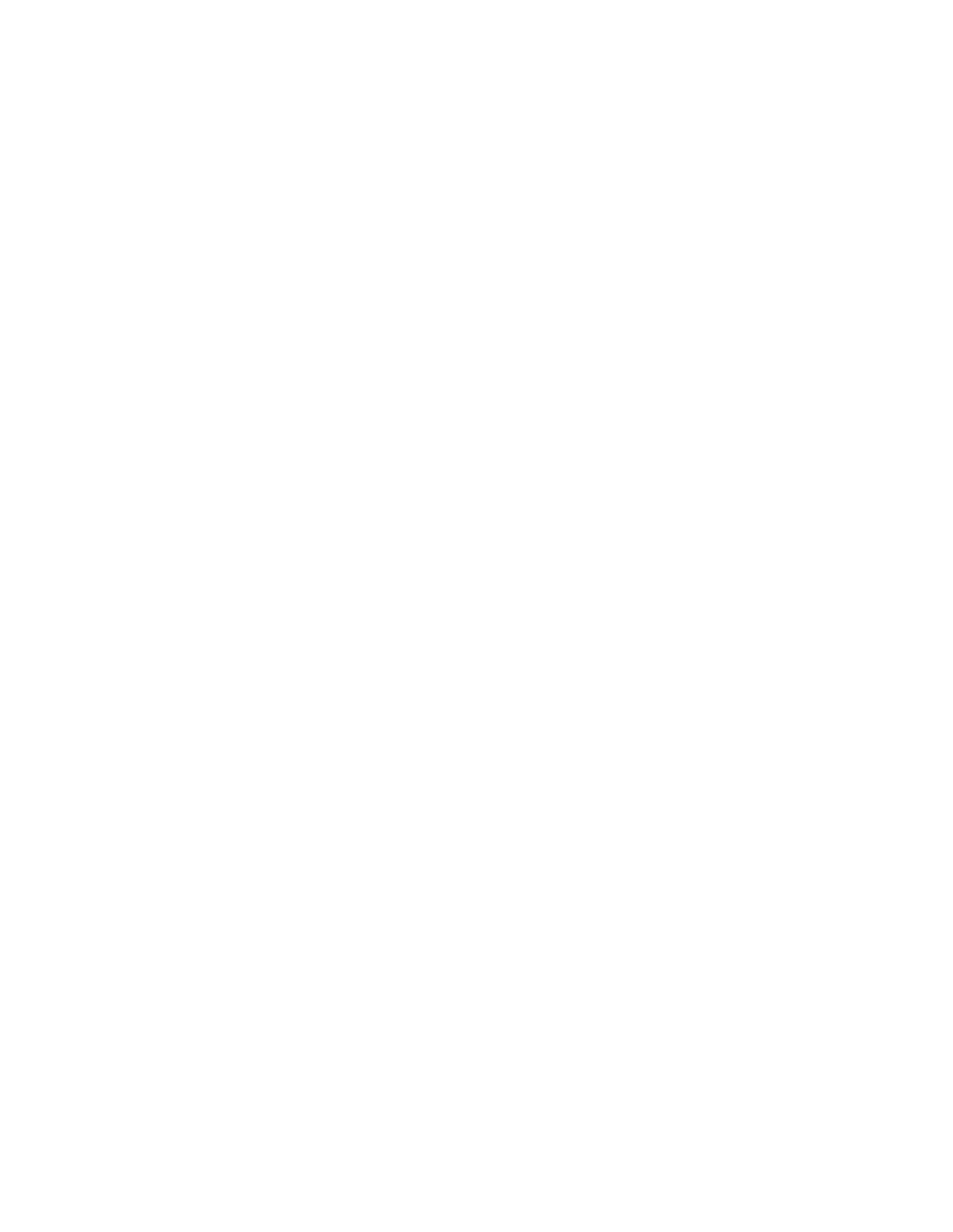## STL - 4Base-Scorecard: CHC113 - 08-11-16 - STL 3 @ CHC 4> & STL+4Base-Scorecard: CHC113 - 08-11-16<br>\* WP: Montgomery, M. - LP: Duke, Z. - Sv: - CHC rec 72-41 - Moss is Top Contributor in STL loss - Rizzo for CHC in wi

4 Base Score to politically and the plant state C 2013 - 2016 Cycled Solutions LLC

|                     | STL - 4BaseScore - Player 4Score by Batting Order<br>CHC113 - 08-11-16 - STL 3 @ CHC 4<br>WP: Montgomery, M. - LP: Duke, Z. - Sv: - CHC rec 72-41 - Moss is Top Contributor in STL loss - Rizzo for CHC in win. |                     |              |                  |                      |                     |                         |                      |                         |              |                      |  |  |  |
|---------------------|-----------------------------------------------------------------------------------------------------------------------------------------------------------------------------------------------------------------|---------------------|--------------|------------------|----------------------|---------------------|-------------------------|----------------------|-------------------------|--------------|----------------------|--|--|--|
|                     |                                                                                                                                                                                                                 |                     |              | <b>Bat Order</b> |                      |                     |                         |                      |                         |              |                      |  |  |  |
| Player              | Team                                                                                                                                                                                                            | <b>Position</b>     | $\mathbf{1}$ | $\overline{2}$   | 3                    | $\overline{\bf{4}}$ | 5                       | 6                    | $\overline{7}$          | 8            | 9                    |  |  |  |
| <b>Moss</b>         | <b>STL</b>                                                                                                                                                                                                      | RF-LF               |              |                  |                      | 14                  |                         |                      |                         |              |                      |  |  |  |
| Grichuk             | STL                                                                                                                                                                                                             | PH                  |              |                  |                      |                     |                         |                      |                         |              | 9                    |  |  |  |
| Molina              | <b>STL</b>                                                                                                                                                                                                      | $\mathsf{C}$        |              |                  |                      |                     | 8                       |                      |                         |              |                      |  |  |  |
| Holliday            | <b>STL</b>                                                                                                                                                                                                      | LF.                 |              |                  | 5 <sup>5</sup>       |                     |                         |                      |                         |              |                      |  |  |  |
| Gyorko              | <b>STL</b>                                                                                                                                                                                                      | 2B                  |              |                  |                      |                     |                         |                      | $\overline{\mathbf{4}}$ |              |                      |  |  |  |
| Molina-Leake        | <b>STL</b>                                                                                                                                                                                                      | $C+PR$              |              |                  |                      |                     | $\overline{\mathbf{3}}$ |                      |                         |              |                      |  |  |  |
| <b>Piscotty</b>     | STL                                                                                                                                                                                                             | CF-RF               |              | $\overline{2}$   |                      |                     |                         |                      |                         |              |                      |  |  |  |
| Holliday-Hazelbaker | STL                                                                                                                                                                                                             | LF+PR-<br><b>CF</b> |              |                  | $\blacktriangleleft$ |                     |                         |                      |                         |              |                      |  |  |  |
| Peralta             | <b>STL</b>                                                                                                                                                                                                      | 3B                  |              |                  |                      |                     |                         | $\blacktriangleleft$ |                         |              |                      |  |  |  |
| Wong                | STL                                                                                                                                                                                                             | PH                  |              |                  |                      |                     |                         |                      |                         |              | $\blacktriangleleft$ |  |  |  |
| Carpenter           | STL                                                                                                                                                                                                             | 1B                  | $\mathbf{0}$ |                  |                      |                     |                         |                      |                         |              |                      |  |  |  |
| Garcia, G.          | <b>STL</b>                                                                                                                                                                                                      | SS                  |              |                  |                      |                     |                         |                      |                         | $\mathbf{0}$ |                      |  |  |  |
| <b>Martinez</b>     | <b>STL</b>                                                                                                                                                                                                      | P                   |              |                  |                      |                     |                         |                      |                         |              | $\mathbf{0}$         |  |  |  |
| Pham                | <b>STL</b>                                                                                                                                                                                                      | PH                  |              |                  |                      |                     |                         |                      |                         |              | $\mathbf{0}$         |  |  |  |

Scorecard Sponsored By



**GO** - Meal and Fitness Tracker By Iolo

https://itunes.apple.com/us/app/go-meal-and-fitness-track-er/id785910082?mt=8

# STL - 4Score Box - Player Totals<br>CHC113 - 08-11-16 - STL3 @ CHC113<br>WP: Montgomery, M. - LP: Duke, Z. - Sv: - CHC rec 72-41 - Moss is Top Contributor in STL loss - Rizzo for CHC in win.

| Player              |        | Team Position | Bat<br>Ord #   | Credit For Run | PA Bases       |                | BR Bases Bases Pushed | Player 4Score  | Appearances    | Productivity<br>Rate |
|---------------------|--------|---------------|----------------|----------------|----------------|----------------|-----------------------|----------------|----------------|----------------------|
| Moss                |        | STL RF-LF     | 4              | $\overline{1}$ | 5              | $\overline{2}$ | 6                     | 14             | 5              | 2.800                |
| Grichuk             | STL PH |               | 9              | $\overline{1}$ | 4              | $\mathbf 0$    | $\overline{4}$        | 9              | $\mathbf{1}$   | 9.000                |
| Molina              | STL C  |               | 5              | $\mathbf{1}$   | 3              | $\mathbf{1}$   | 3                     | 8              | 4              | 2.000                |
| Holliday            | STL LF |               | 3              | $\pmb{0}$      | $\overline{2}$ | 3              | 0                     | 5              | $\overline{4}$ | 1.250                |
| Gyorko              | STL 2B |               | $\overline{7}$ | $\pmb{0}$      | 3              | $\mathbf 0$    | 1                     | $\overline{4}$ | 5              | 0.800                |
| Molina-Leake        |        | STL C+PR      | 5              | $\pmb{0}$      | $\mathbf{1}$   | $\overline{2}$ | 0                     | 3              | $\mathbf{1}$   | 3.000                |
| Piscotty            |        | STL CF-RF     | 2              | $\mathbf 0$    | $\overline{2}$ | $\mathbf 0$    | 0                     | 2              | 5              | 0.400                |
| Holliday-Hazelbaker |        | STL LF+PR-    | 3              | 0              | 1              | $\mathbf 0$    | 0                     | 1              | $\mathbf{1}$   | 1.000                |
| Peralta             | STL 3B |               | 6              | $\mathbf 0$    | 0              | $\mathbf 0$    | 1                     | 1              | 5              | 0.200                |
| Wong                | STL PH |               | 9              | $\pmb{0}$      | $\mathbf{1}$   | $\mathbf 0$    | 0                     | $\mathbf{1}$   | $\mathbf{1}$   | 1.000                |
| Carpenter           | STL 1B |               | $\mathbf{1}$   | $\mathbf 0$    | 1              | $-1$           | 0                     | $\mathbf 0$    | 6              | 0.000                |
| Garcia, G.          | STL SS |               | 8              | 0              | 0              | $\mathbf 0$    | 0                     | 0              | 5              | 0.000                |
| Martinez            | STL P  |               | 9              | $\mathbf 0$    | 0              | $\mathbf 0$    | 0                     | $\mathbf 0$    | $\overline{2}$ | 0.000                |
| Pham                | STL PH |               | 9              | $\mathbf{0}$   | 0              | $\mathbf 0$    | 0                     | $\mathbf 0$    | $\mathbf{1}$   | 0.000                |
| <b>Totals</b>       |        |               |                | 3              | 23             | $\overline{7}$ | 15                    | 48             | 46             | 1.043                |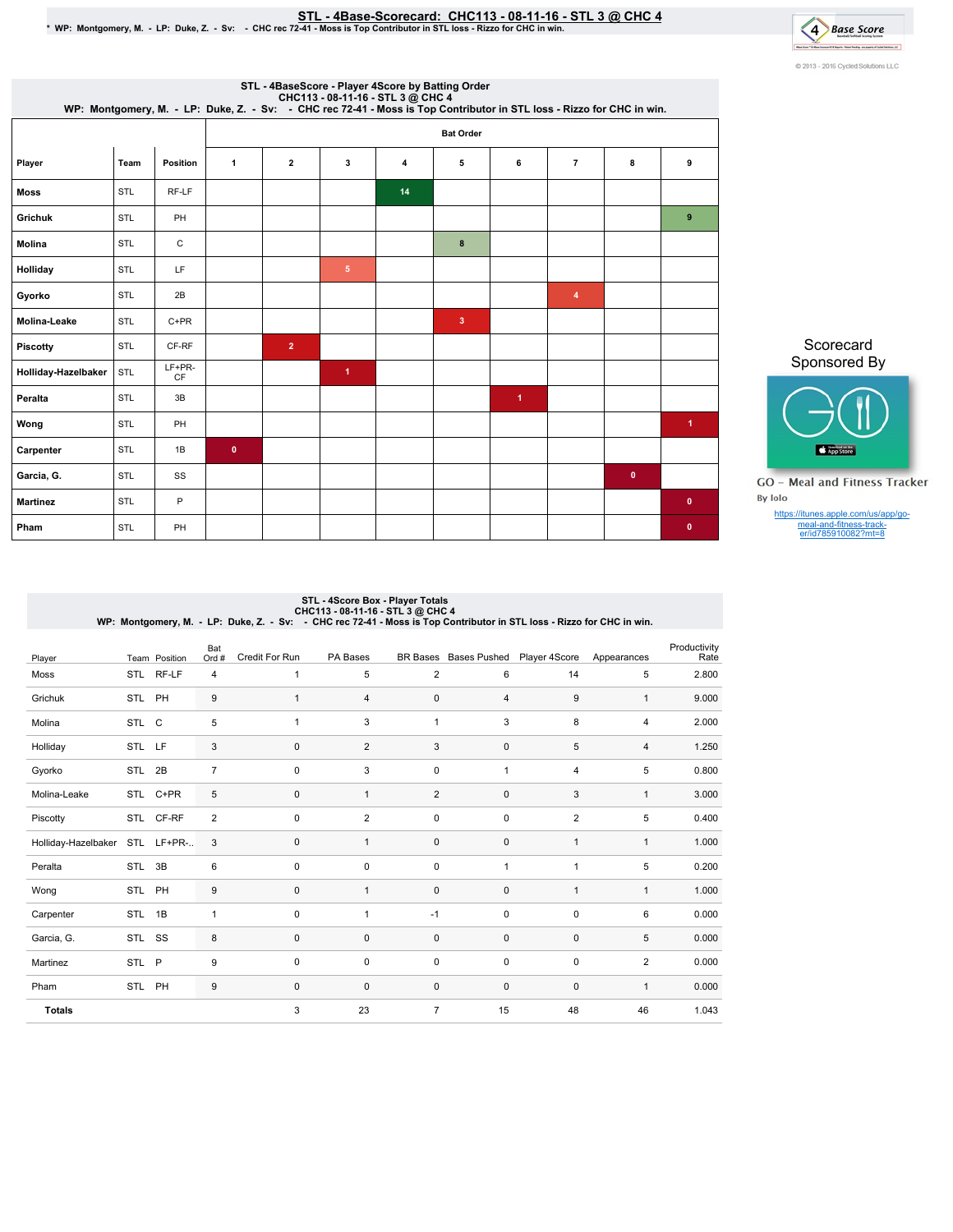|                                                  |         |             | $\sim$ | %DVH6FRUHFDUG                    | &+&                      | 67 | #<br>&+&<br>π |
|--------------------------------------------------|---------|-------------|--------|----------------------------------|--------------------------|----|---------------|
| 0 ROW RP HY<br>$\cdot$ 2<br>$\sim$ $\sim$ $\sim$ | $XNH =$ | $8 + 8$ IHF |        | 0 RW LV 7RS & ROMMEXWRUIO 67/0RW | $5$ IIIRIRU& $+$ & IOZIO |    |               |

| 67/ %DVH6FRUH 300 HU 6FRUHE\ %DWLQJ 2 UGHU<br>$67/$ # $8+8$<br>$8 + 8$<br>8+& 67/ #&+& 67/ 674.<br>30 RQW/RPHU 0 /3 'XNH = 6Y &+& UHF 0 RW LV 7RS&RQMUEXMRULQ 67/0RW 5LJ]RIRU&+& LQZLQ : 3 |      |                  |  |           |  |  |  |  |  |  |  |  |  |
|--------------------------------------------------------------------------------------------------------------------------------------------------------------------------------------------|------|------------------|--|-----------|--|--|--|--|--|--|--|--|--|
|                                                                                                                                                                                            |      |                  |  | %DW2 UGHU |  |  |  |  |  |  |  |  |  |
| 300 HU                                                                                                                                                                                     | 7HDP | 3 RVLWIRQ        |  |           |  |  |  |  |  |  |  |  |  |
| 0 RW                                                                                                                                                                                       | 67/  | $5)$ $/$         |  |           |  |  |  |  |  |  |  |  |  |
| * UFKXN                                                                                                                                                                                    | 67/  | $3+$             |  |           |  |  |  |  |  |  |  |  |  |
| 0 ROCOD                                                                                                                                                                                    | 67/  | &                |  |           |  |  |  |  |  |  |  |  |  |
| $+$ RODGD                                                                                                                                                                                  | 67/  | $\left( \right)$ |  |           |  |  |  |  |  |  |  |  |  |
| $*$ \ RUNR                                                                                                                                                                                 | 67/  | $\%$             |  |           |  |  |  |  |  |  |  |  |  |
| 0 ROCOD / HDNH                                                                                                                                                                             | 67/  | & 35             |  |           |  |  |  |  |  |  |  |  |  |
| 3LVFRWW                                                                                                                                                                                    | 67/  | 8) 5)            |  |           |  |  |  |  |  |  |  |  |  |
| $+$ RODGEN $+$ D  HOEDNHU 67/                                                                                                                                                              |      | 1) 35<br>&)      |  |           |  |  |  |  |  |  |  |  |  |
| 3HUDOM                                                                                                                                                                                     | 67/  | %                |  |           |  |  |  |  |  |  |  |  |  |
| : RQJ                                                                                                                                                                                      | 67/  | $3+$             |  |           |  |  |  |  |  |  |  |  |  |
| & DUSHOMMU                                                                                                                                                                                 | 67/  | %                |  |           |  |  |  |  |  |  |  |  |  |
| $*$ DUFID $*$                                                                                                                                                                              | 67/  | 66               |  |           |  |  |  |  |  |  |  |  |  |
| 0 DUMCH                                                                                                                                                                                    | 67/  | 3                |  |           |  |  |  |  |  |  |  |  |  |
| 3KDP                                                                                                                                                                                       | 67/  | $3+$             |  |           |  |  |  |  |  |  |  |  |  |

#### 6 FRUHFDLG 6 SRQVRUHG%

<u>KWOSY WACHYDSSON FRP XYDSSJR</u><br>PHDODOGILWOHNYWOFN<br>HULG "PW"

|                               |          | : $3 \cdot 0$ RQW RP HU $0 \cdot 3 \cdot X$ NH = |                   |                 | 67/<br>$8 + 8$<br>6Y 0 | $8+8$ UF  | 6 FRUH%R[ 300\HU7RW00Y<br>$67/$ # $8+8$ | 0 RW LV 7RS & ROWLEXWRULQ 67/0RW 5 LJ R IRU& + & LQ ZLQ |  |                     |
|-------------------------------|----------|--------------------------------------------------|-------------------|-----------------|------------------------|-----------|-----------------------------------------|---------------------------------------------------------|--|---------------------|
| 30 NU                         |          | 7HDP 3RVMLRQ                                     | %DW<br>$2 \cup 5$ | & UHGLV) RU5 XQ |                        | 3\$ %DVHV |                                         | %5 %DVHV %DVHV3XVKHG 300 HU 6 FRUH \$SSHDUDGFHV         |  | 3 URGXFWYUW<br>5 DM |
| 0 RW                          |          | $67/$ $5)$ $/$                                   |                   |                 |                        |           |                                         |                                                         |  |                     |
| * UFKXN                       | $67/3+$  |                                                  |                   |                 |                        |           |                                         |                                                         |  |                     |
| 0 RODD                        | 67/8     |                                                  |                   |                 |                        |           |                                         |                                                         |  |                     |
| $+$ RODED                     | $67/$ /) |                                                  |                   |                 |                        |           |                                         |                                                         |  |                     |
| $*$ \RUNR                     | 67/      | $\%$                                             |                   |                 |                        |           |                                         |                                                         |  |                     |
| 0 RODD / HDNH                 | 67/      | & 35                                             |                   |                 |                        |           |                                         |                                                         |  |                     |
| 3 LVFRWW                      |          | $67/$ $8)$ 5)                                    |                   |                 |                        |           |                                         |                                                         |  |                     |
| +ROBED. +D  HEEDNHU 67/ /) 35 |          |                                                  |                   |                 |                        |           |                                         |                                                         |  |                     |
| 3HUDOD                        | 67/      | %                                                |                   |                 |                        |           |                                         |                                                         |  |                     |
| : RQJ                         | $67/3+$  |                                                  |                   |                 |                        |           |                                         |                                                         |  |                     |
| & DUSHOWNU                    | 67/      | $\%$                                             |                   |                 |                        |           |                                         |                                                         |  |                     |
| $*$ DUFID $*$                 | 67/ 66   |                                                  |                   |                 |                        |           |                                         |                                                         |  |                     |
| 0 DUMCH                       | 67/3     |                                                  |                   |                 |                        |           |                                         |                                                         |  |                     |
| 3KDP                          | $67/3+$  |                                                  |                   |                 |                        |           |                                         |                                                         |  |                     |
| 7RWDOV                        |          |                                                  |                   |                 |                        |           |                                         |                                                         |  |                     |
|                               |          |                                                  |                   |                 |                        |           |                                         |                                                         |  |                     |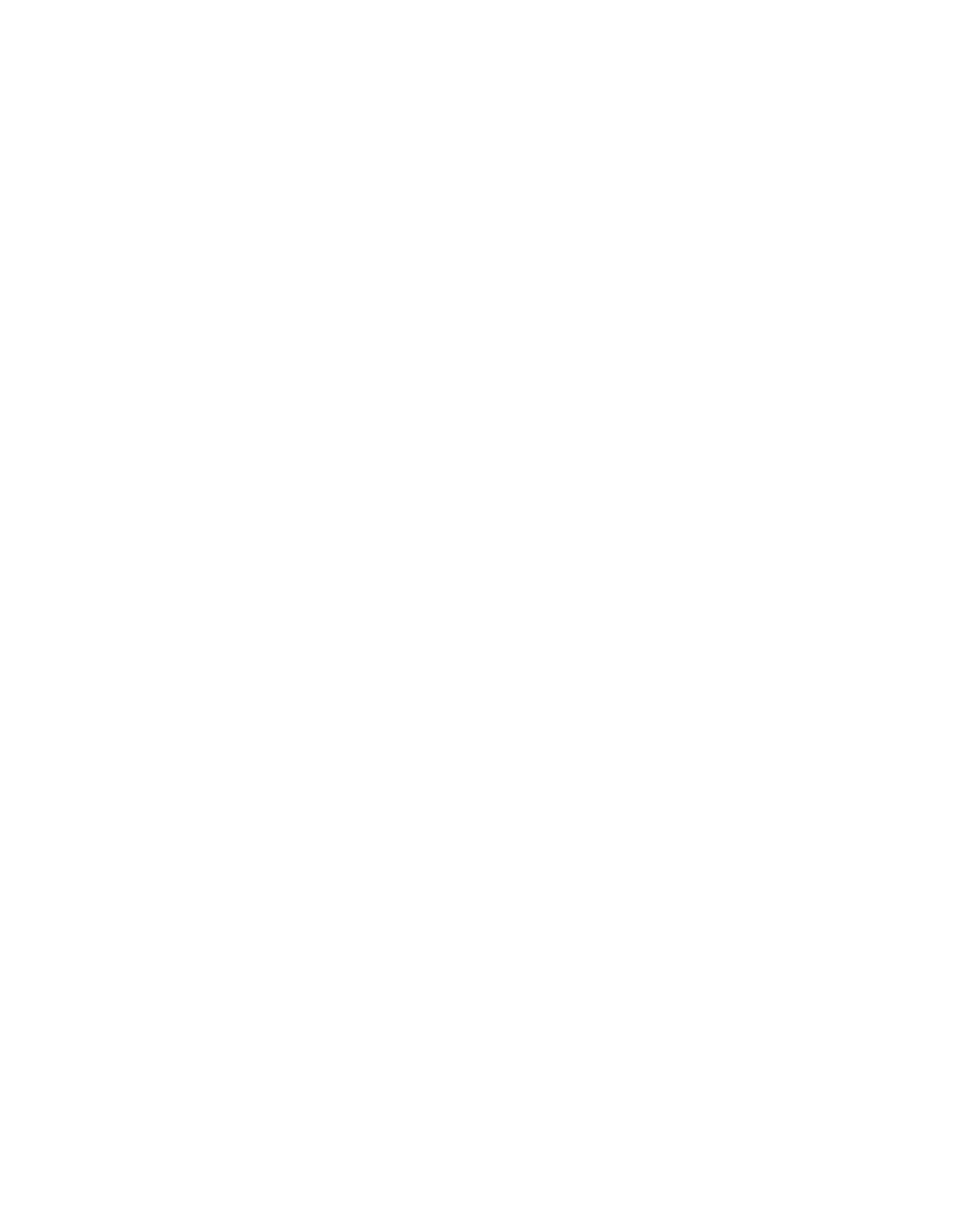#### <u>STL - 4Base-Scorecard: CHC113 - 08-11-16 - STL 3 @ CHC 4</u> \* WP: Montgomery, M. - LP: Duke, Z. - Sv: - CHC rec 72-41 - Moss is Top Contributor in STL loss - Rizzo for CHC in win. Bat Order | Player | Inning | PlayText | LOBStatus Credit For Run PA Bases BR Bases Bases Pushed Player 4Score 1 Carpenter 01 8 03 9 05 K 07 8.Single +OutHome-7-6-2 10 4-3 11 K **Player Totals** 2 | Piscotty 01 9 03 K 05 K 07 7.Double Left on 2nd 10 6-3 **Player Totals** 3 Holliday 01 8.Single 03 5-3 06 5-3 08 | Walk Left on 1st **Player Totals** Holliday-Hazelbaker 10 HBP Left on 1st **Player Totals** 4 Moss 01 7.Single Left on 3rd 04 K 06 | HomeRun R-CF 08 K 10 K **Player Totals** 5 Molina 01 9.Single Left on 1st 04 | 7.Double | Left on 3rd 06 8 08 8 **Player Totals** Molina-Leake 11 8.Single +3rdWP Left on 3rd **Player Totals** 6 Peralta 01 5 04 6-3 ProdOut 06 7 08 6-4 11 K **Player Totals** 0 0 0 0 0 0 0 0 0 0 0 0 0 0 0 0 0 0 0 1 -1 0 0 0 0 0 0 0 0 0 0 0 0 0 0 0 1 -1 0 0 0 0 0 0 0 0 0 0 0 0 0 0 0 0 0 0 0 0 0 0 2 0 2 0 0 0 0 0 0 0 2 0 0 2 0 1 3 0 4 0 0 0 0 0 0 0 0 0 0 0 0 0 0 1 0 1  $\boxed{0}$  2  $\boxed{3}$   $\boxed{0}$  5 0 0 0 1  $\Omega$  1 0 0  $\Omega$  1 0 1 2 2 5 0 0 0 0 0 0 1 4 0 4 9 0 0 0 0 0 0 Detail by Bat Order/Player

7 Gyorko 02 K 04 Walk Left on 1st 07 8.Single +PO-1-3 09 5 11 | Walk +2ndWP | Left on 2nd **Player Totals** 8 Garcia, G. 02 6  $04$  4-3 07 K 09 5 11 K **Player Totals** 9 Martinez 02 K 05 5-3 **Player Totals** Grichuk 07 .HomeRun LF **Player Totals** Pham 09 4-3 **Player Totals** Wong 11 | Walk Left on 1st **Player Totals Grand Total** 0 0 0 0 0 0 1 5 2 6 14 1 1 0 3 5 0 2 1 0 3 0 0 0 0 0 0 0 0 0 0 0 0 1 3 1 3 8 0 1 2 0 3 0 1 2 0 3 0 0 0 0 0 0  $0 \qquad 0 \qquad 0 \qquad 1 \qquad 1$ 0 0 0 0 0 0 0 0 0 0 0 0 0 0 0 0 0 0  $\boxed{0}$   $\boxed{0}$   $\boxed{1}$   $\boxed{1}$ 0 0 0 0 0 0 0 0 1 0 1 0 1 -1 0 0 0 0 0 0 0 0 0 1 1 1  $1$  3  $\boxed{0}$   $\boxed{1}$   $\boxed{4}$ 0 0 0 0 0 0 0 0 0 0 0 0 0 0 0 0 0 0 0 0 0 0 0 0 0 0 0 0 0 0  $\overline{0}$   $\overline{0}$   $\overline{0}$   $\overline{0}$   $\overline{0}$   $\overline{0}$   $\overline{0}$ 0 0 0 0 0 0 0 0 0 0 0 0 0 0 0 0 0 1 4 0 4 9  $\frac{1}{4}$   $\frac{1}{1}$   $\frac{1}{2}$ 0 0 0 0 0 0  $\overline{0}$   $\overline{0}$   $\overline{0}$   $\overline{0}$   $\overline{0}$   $\overline{0}$   $\overline{0}$ 0 0 0 1  $\boxed{0}$  1  $\boxed{0}$   $\boxed{0}$  1 <u>3</u> 23 7  $\frac{15}{29}$  48